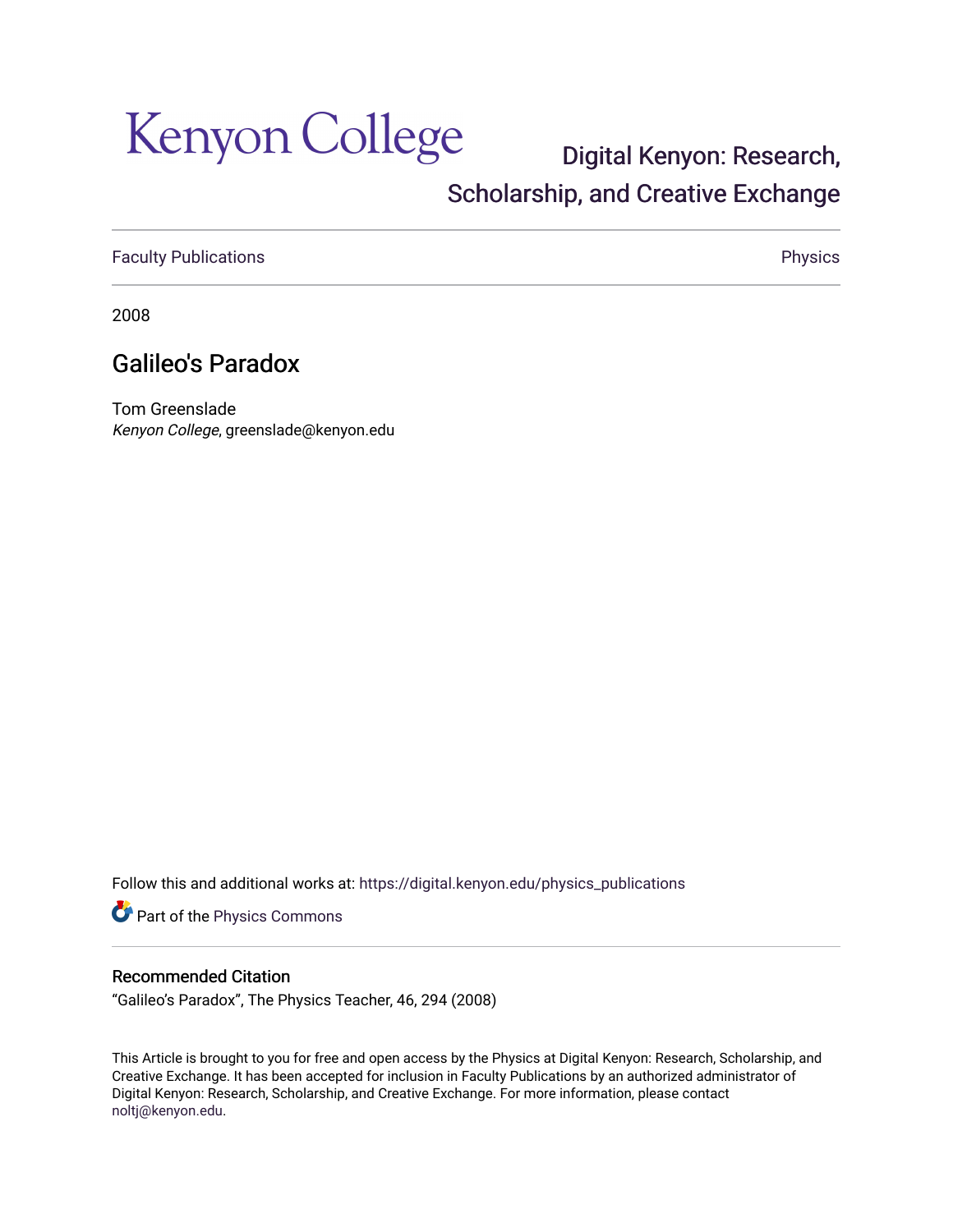

#### **Galileo's Paradox**

[Thomas B. Greenslade Jr.](http://scitation.aip.org/search?value1=Thomas+B.+Greenslade+Jr.&option1=author)

Citation: [The Physics Teacher](http://scitation.aip.org/content/aapt/journal/tpt?ver=pdfcov) **46**, 294 (2008); doi: 10.1119/1.2909748 View online:<http://dx.doi.org/10.1119/1.2909748> View Table of Contents:<http://scitation.aip.org/content/aapt/journal/tpt/46/5?ver=pdfcov> Published by the [American Association of Physics Teachers](http://scitation.aip.org/content/aapt?ver=pdfcov)

**Articles you may be interested in** [Down the Rabbit Hole](http://scitation.aip.org/content/aapt/journal/tpt/46/8/10.1119/1.2999070?ver=pdfcov) Phys. Teach. **46**, 505 (2008); 10.1119/1.2999070

[Conservation of Mechanical Energy Using Dry Ice Slider-Projectiles](http://scitation.aip.org/content/aapt/journal/tpt/46/6/10.1119/1.2971217?ver=pdfcov) Phys. Teach. **46**, 341 (2008); 10.1119/1.2971217

[Flight of the bagel](http://scitation.aip.org/content/aapt/journal/tpt/38/7/10.1119/1.1324538?ver=pdfcov) Phys. Teach. **38**, 432 (2000); 10.1119/1.1324538

[A problem of relative, constrained motion](http://scitation.aip.org/content/aapt/journal/tpt/36/6/10.1119/1.880100?ver=pdfcov) Phys. Teach. **36**, 334 (1998); 10.1119/1.880100

[The annual pumpkin drop](http://scitation.aip.org/content/aapt/journal/tpt/36/2/10.1119/1.880005?ver=pdfcov) Phys. Teach. **36**, 100 (1998); 10.1119/1.880005



 This article is copyrighted as indicated in the article. Reuse of AAPT content is subject to the terms at: http://scitation.aip.org/termsconditions. Downloaded to IP: 138.28.20.224 On: Wed, 21 Oct 2015 17:37:32